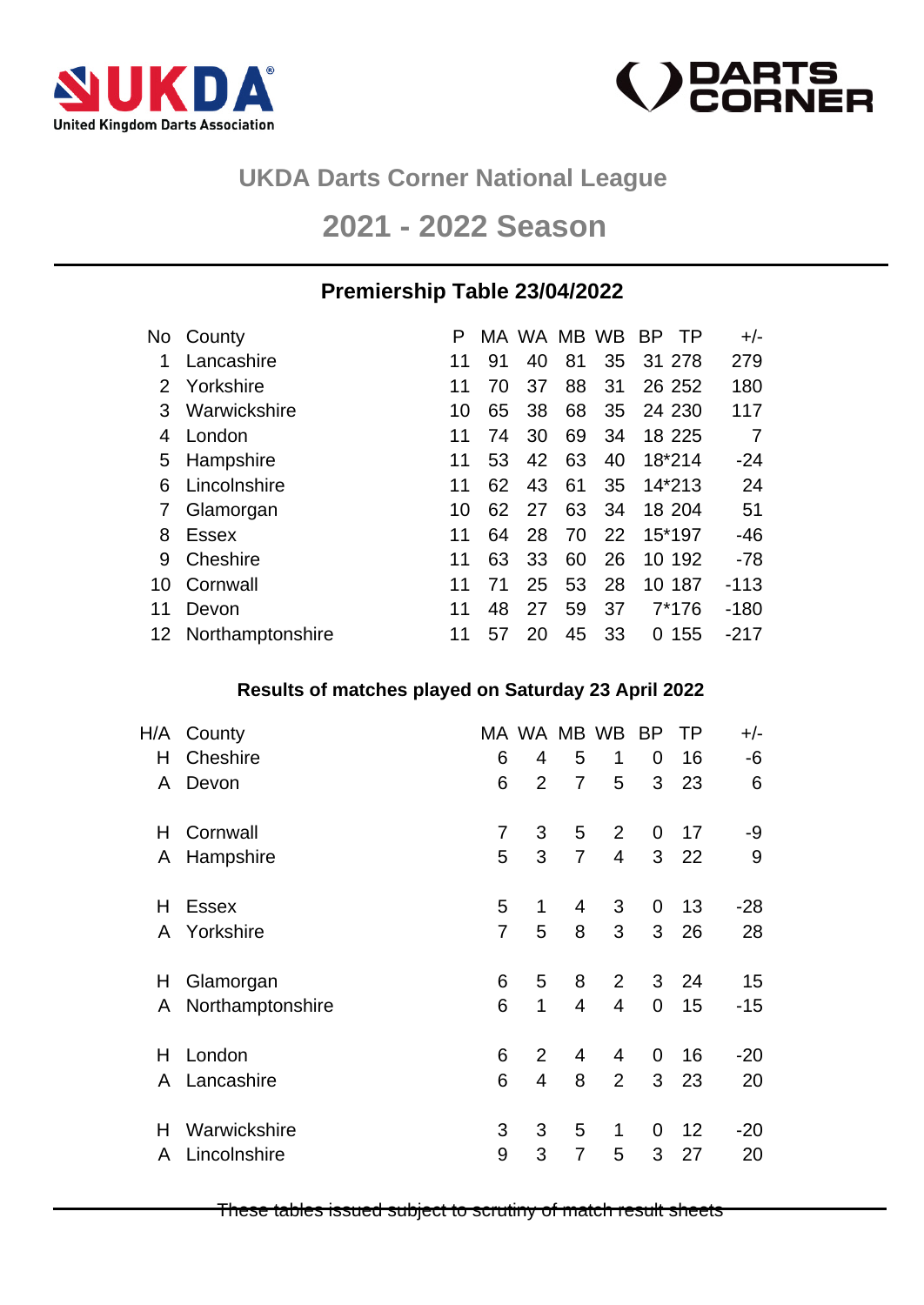#### A Players **B Players CHESHIRE CORNWALL** DEVON **FSSEX** GLAMORGAN HAMPSHIRE LANCASHIRE LINCOLNSHIRE LONDON NORTHAMPTONSHIRE WARWICKSHIRE **YORKSHIRE** Stuart Kellett **30.24** Anthony Conroy 22.77 Ros Hemmings 23.12 Liz Humphries 16.42 Simon Knowles 29.91 Carl Jeffery 24.30 Sarah Gill **19.27** Joe-Anne Symons 13.87 John Mann 31.15 Tom Singleton 22.81 Maria O'Brien 18.21 Michelle Andrews 21.78 Phil Halls 28.35 Keegan Brown 27.45 Stacey Ellis 20.88 Shaun Dibbs 32.85 Richard Shanklyn 26.67 Rhian O'Sullivan 25.47 Tracey Davies 17.28 Chas Barstow 31.81 Mike Symes 24.04 Jane Monaghan 23.65 Corrine Hammond 21.78 David Evans 28.33 Sam Cromwell 31.31 Lindsey Ashton 20.93 Jackie Wilkinson 19.03 Nick Fullwell 31.40 Richard Selby 26.03 Trina Gulliver **25.91** Dawn Armstrong 17.89 Lee Cocks 30.28 Matt Wood 27.00 Steph Stutley **20.88** Joanne Deamer 19.98 Jason Lovell 28.76 Martin Biggs 26.37 Angela Barrow **20.02** Rebecca Rose 23.12 Noel Grant 30.70 Martin Tonks 25.53 Sue Gulliver 22.22 Caroline Pike 17.71 John Walton 29.95 Alex Jacques 26.77

#### These tables issued subject to scrutiny of match result sheets

Sara Mortimer 19.93 Emma Lockwood 19.27